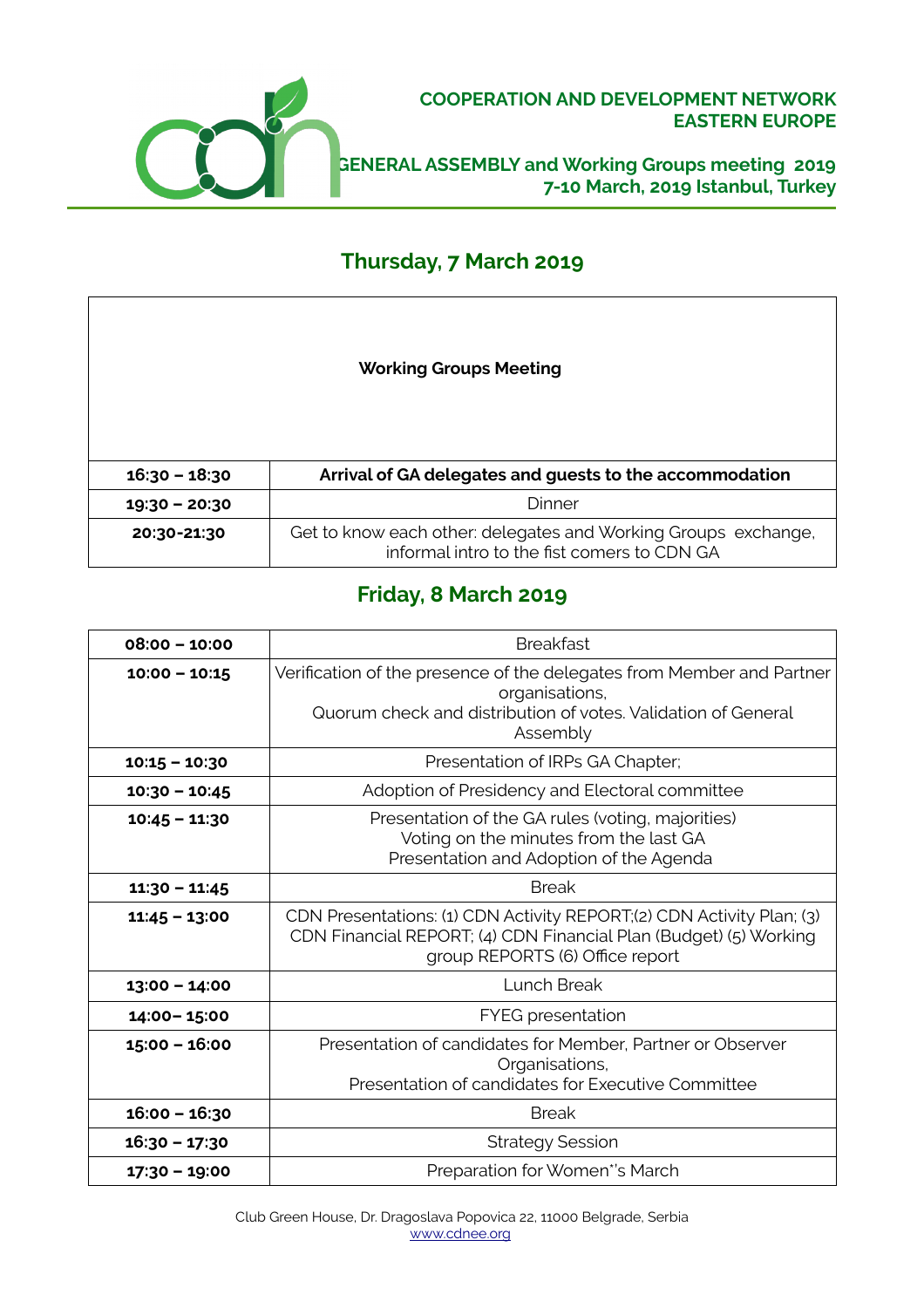

### **COOPERATION AND DEVELOPMENT NETWORK EASTERN EUROPE**

## **GENERAL ASSEMBLY and Working Groups meeting 2019 7-10 March, 2019 Istanbul, Turkey**

| $19:00 - 21:00$ | Women's* March together with Young Greens of Turkey<br>Packed dinner included |
|-----------------|-------------------------------------------------------------------------------|
| $19:00 - 21:00$ | YGT session for Cis-male: how to be good allies?                              |
| 21:00           | Party                                                                         |

## **Saturday, 9 March 2019**

| 08:00 - 10:00   | <b>Breakfast</b>                                                                                                                                |
|-----------------|-------------------------------------------------------------------------------------------------------------------------------------------------|
| $10:00 - 10:15$ | Presentation: EC recommendations on Candidate Member<br>Organisations                                                                           |
| $10:15 - 11:30$ | Questions to Candidates for CDN Member, Partner, or Observer<br>Organisations;<br>Questions to Candidates for CDN Executive Committee           |
| $11:30 - 12:00$ | <b>Break</b>                                                                                                                                    |
| $12:00 - 12:45$ | Discussion and voting: Amendments on CDN IRPs                                                                                                   |
| $12:45 - 13:30$ | Discussion and voting: Political Platform                                                                                                       |
| 13:30 - 14:30   | Lunch                                                                                                                                           |
| $14:30 - 15:30$ | Working Group session: Alternative Urbanisation Workplan 2018 results<br>presentation                                                           |
| $15:30 - 16:00$ | Discussion and voting: Strategy statement 2019 - 2021                                                                                           |
| $16:00 - 16:15$ | Pre-voting discussion on Activity and Financial Reports and Activity<br>and Financial Plans;<br>Voting: Activity and Financial Report and Plans |
| $16:15 - 16:30$ | <b>Break</b>                                                                                                                                    |
| $16:30 - 17:00$ | Pre-voting discussion:<br>Candidates for Member and Partner organizations, EC candidates,                                                       |
| $17:00 - 17:30$ | Elections: Candidates for Member and Partner organizations; Executive<br>Committee members.                                                     |
| $17:30 - 18:00$ | Presentation of upcoming Digital x activities                                                                                                   |
| $18:00 - 18:30$ | Presentation of the results and closing of the GA                                                                                               |
| 18:30 - 19:30   | Dinner                                                                                                                                          |
| 19:30 - 20:30   | Panel with the Host Organisation (TBC)                                                                                                          |
| 20:30 -         | Party                                                                                                                                           |